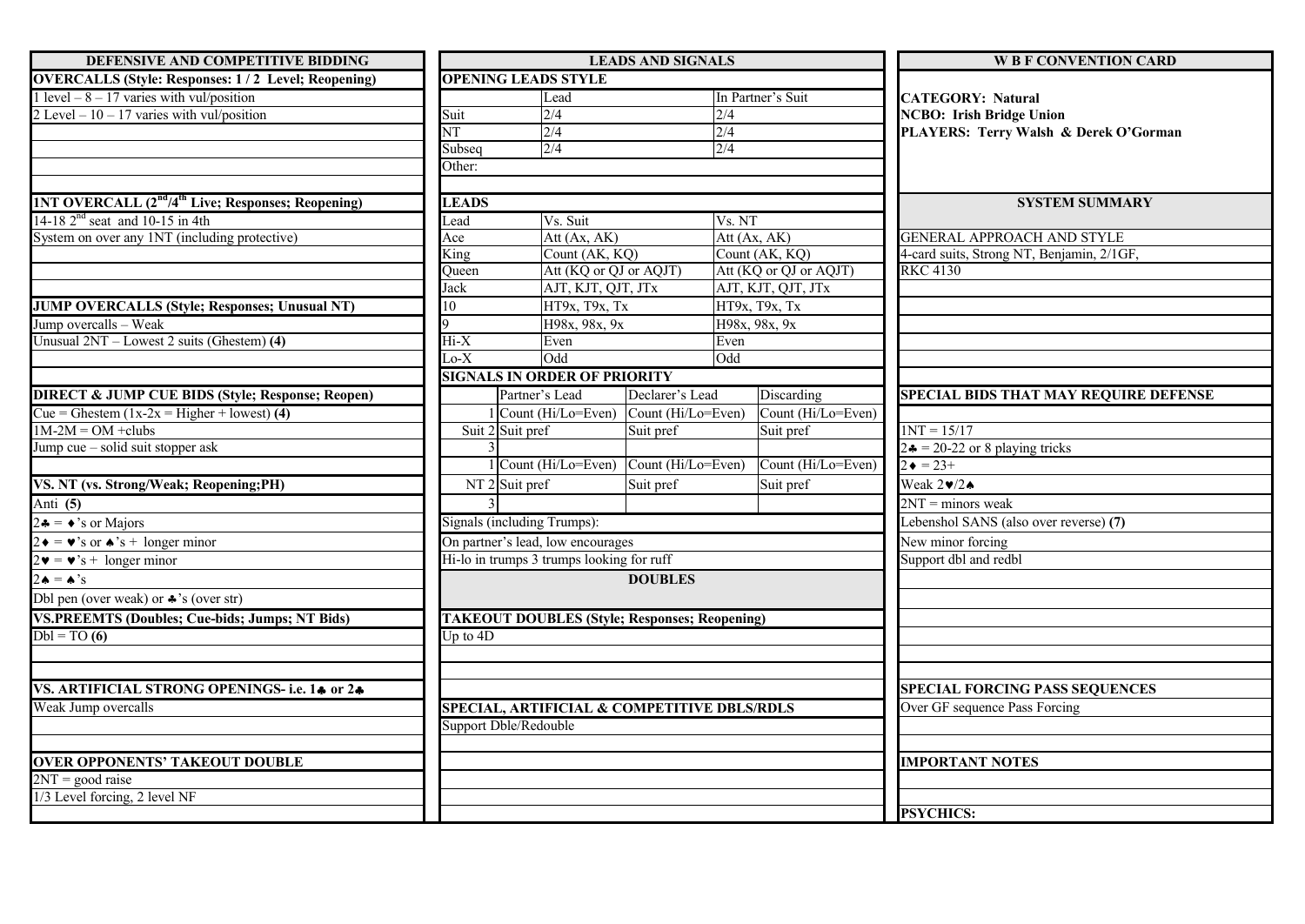|                       |                       |                                     | THRU<br>NEG<br>DBL       |                                  |                                                                                                                                     |                                                                        |                                                                       |  |  |
|-----------------------|-----------------------|-------------------------------------|--------------------------|----------------------------------|-------------------------------------------------------------------------------------------------------------------------------------|------------------------------------------------------------------------|-----------------------------------------------------------------------|--|--|
| OPENING               | TICK IF<br>ARTIFICIAL | $\overline{\mathbf{S}}$<br>$\sigma$ |                          | <b>DESCRIPTION</b>               | <b>RESPONSES</b>                                                                                                                    | <b>SUBSEQUENT ACTION</b>                                               | <b>PASSED HAND BIDDING</b>                                            |  |  |
| $1 -$                 |                       | 4                                   | $11+4+A's$<br>$4\bullet$ |                                  | (10) Inverted minor; $2\blacklozenge/\blacktriangledown/$ $\blacktriangle$ weak; 2NT natural                                        |                                                                        |                                                                       |  |  |
| $1 \bullet$           |                       | $\overline{4}$                      | $4\bullet$               | $\overline{11+4+}\bullet$ 's     | $(10)$ Inverted minor; $3*$ weak;<br>$2M$ = weak                                                                                    |                                                                        |                                                                       |  |  |
| $1$ $\vee$            |                       | $\overline{4}$                      | $4\bullet$               | $4 + \bullet$ 's 11+             | $(9)1NT - 6-11 NF$ , $2NT = 11/12$ ; $3NT=13-15$<br>$3 \triangle$ = splinter; $4 \triangle$ natural                                 |                                                                        |                                                                       |  |  |
| $1 \spadesuit$        |                       | $\overline{4}$                      | $4\bullet$               | $4+A$ 's 11+                     | $(9)1NT - 6-11 NF$ , $2NT = 11/12$ ; $3NT=13-15$<br>$1 \triangle -4 \triangleright$ nat, $1 \triangle -3 \triangleright =$ splinter |                                                                        |                                                                       |  |  |
| <b>INT</b>            |                       |                                     |                          | 15-17 balanced                   | (1) Stayman; 4 way trx's<br>$3x =$ slam try                                                                                         | (1) Break Major transfer= super accept<br>Break minor $Tx = like$ suit |                                                                       |  |  |
| $2 - 2$               | $\checkmark$          |                                     |                          | 20-22 Bal or 8 playing tricks    | $2 \cdot =$ relay; any other bid positive & natural                                                                                 | $2NT = 20-22(2)$                                                       | $3\bullet$ = Puppet, $3\bullet$ = No 5CM no<br>3S's, 3NT 3S's no 4H's |  |  |
| $2\bullet$            | $\checkmark$          |                                     |                          | <b>ART Str GF</b>                | $2\blacktriangleright$ = relay; any other bid positive & natural                                                                    | $2NT = 23-24(2)$                                                       | $3\bullet$ = Puppet, $3\bullet$ = No 5CM no<br>3S's, 3NT 3S's no 4H's |  |  |
| $2\bullet$            |                       |                                     |                          | $5+\vee$ 's (weak)               | (3) 2NT Ogust (PQ) New suit forcing; splinters                                                                                      |                                                                        |                                                                       |  |  |
| $2 \triangle$         |                       |                                     |                          | $5 + \bullet$ 's (weak)          | (3) 2NT Ogust (PQ) New suit forcing; splinters                                                                                      |                                                                        |                                                                       |  |  |
| 2NT                   | $\checkmark$          | $5+/5+$                             |                          | Both minors weak                 | (12) 3m to play. 3NT to play<br>3M nat                                                                                              |                                                                        |                                                                       |  |  |
| $3 +$                 |                       | $6+$                                |                          | $6 + 3$ 's 2-10 heps             | 3x nat 1RF. 3NT to play                                                                                                             |                                                                        |                                                                       |  |  |
| $3\bullet$            |                       | $6+$                                |                          | $6 + \rightarrow$ 's 2-10 hcps   | 3x nat 1RF. 3NT to play                                                                                                             |                                                                        |                                                                       |  |  |
| $3\blacktriangledown$ |                       | $(7+)$                              |                          | $7+\vee$ 's 2-10 hcps            |                                                                                                                                     |                                                                        |                                                                       |  |  |
| 3 <sub>•</sub>        |                       | $(7+)$                              |                          | $7 + \spadesuit$ 's 2-10 hcps    |                                                                                                                                     |                                                                        |                                                                       |  |  |
| 3NT                   | $\checkmark$          | $7+$                                |                          | Long solid minor no outside stop | 44 pass or correct. $4 \bullet$ ask for singleton.<br>4M control ask in Major                                                       |                                                                        |                                                                       |  |  |
| 44/4<br>$4 \cdot 4$   |                       | $7+(8+)$                            |                          | 7+ suit, weak                    |                                                                                                                                     |                                                                        |                                                                       |  |  |
|                       |                       |                                     |                          |                                  |                                                                                                                                     | <b>HIGH LEVEL BIDDING</b>                                              |                                                                       |  |  |
|                       |                       |                                     |                          |                                  |                                                                                                                                     | Key Card Blackwood (14;30) and Exclusion KCB                           |                                                                       |  |  |
|                       |                       |                                     |                          |                                  |                                                                                                                                     |                                                                        | ROPI and DOPI over interference with Blackwood                        |  |  |
|                       |                       |                                     |                          |                                  |                                                                                                                                     |                                                                        |                                                                       |  |  |
|                       |                       |                                     |                          |                                  |                                                                                                                                     |                                                                        |                                                                       |  |  |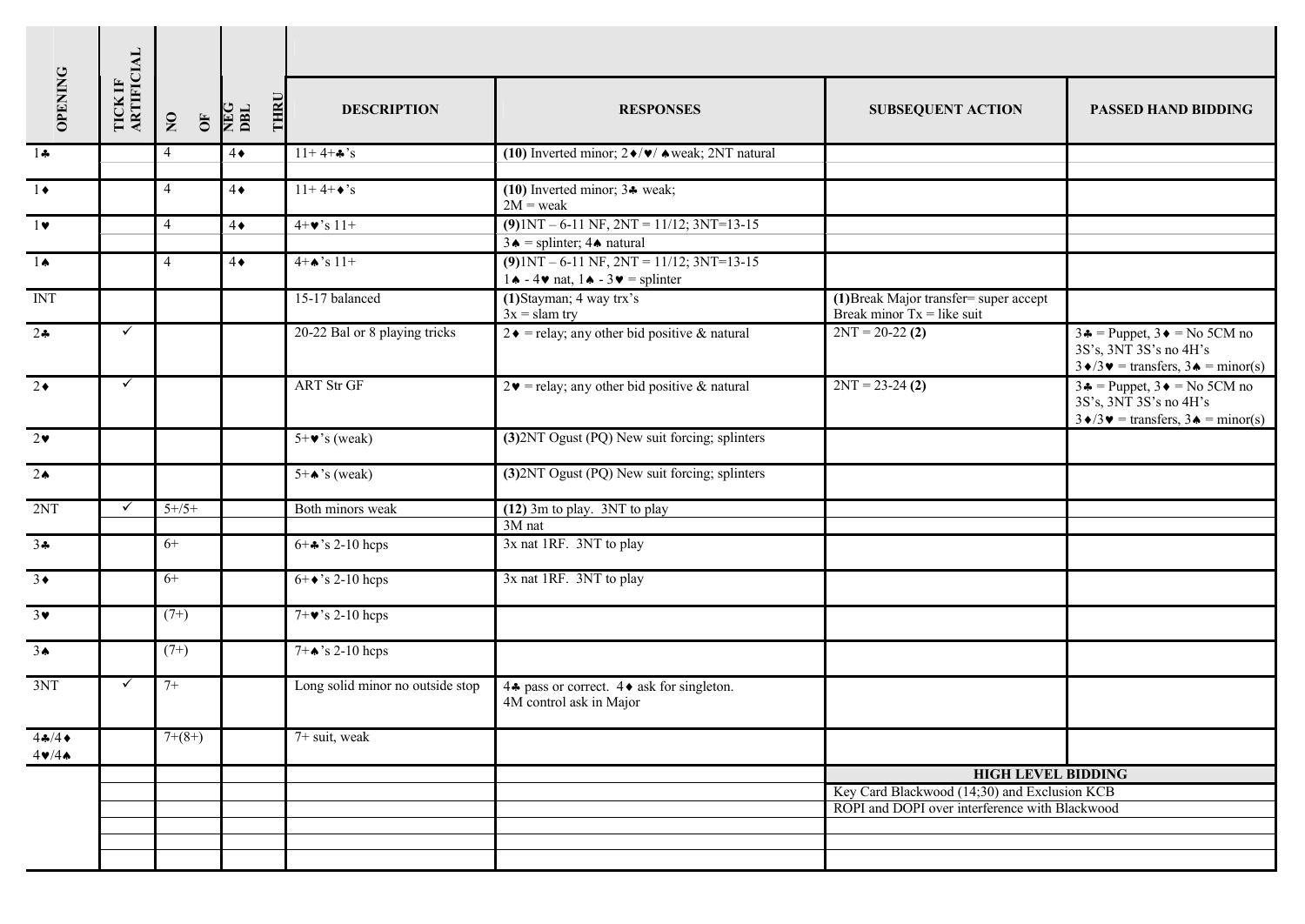### **Note 1: Responding to 1NT**

- 2§ Non-forcing Stayman
- 2 ♦ Transfer to Hearts
- 2 **▼** Transfer to Spades
- 24 Transfer to Clubs. Opener rebids 2NT with H $\clubsuit$  or xxx and max otherwise 3 $\clubsuit$ 
	- 3§ weak with clubs
	- $3 \leftarrow 5 + \text{clubs}$ ,  $5 + \text{diamonds}$
	- $3 \times 3 1 4 5$
	- $3 \bullet 1 3 4 5$
	- 3NT over  $3\div 2$ -2-4-5; over 2NT to play
- 2NT Transfer to Diamonds. Opener bids  $3 \cdot \text{if minimum}, 3 \cdot \text{if maximum}$ Responses similar to above
- 3§ strong
- $3 \cdot \text{strong}$
- 3© strong
- 3ª strong
- 3NT Natural
- 4§ Gerber
- 4 ► Both Majors, weak
- 4© Natural
- 4ª Natural

4NT Quantitative

Breaking a Transfer to a major shows 4+ support and 16+ HCP Bid lower suit without A or K  $2NT = Max with 4 card support and flat hand$ 

 $3\blacktriangleright/\blacktriangle$  = Min with 4 card support

Following transfer to a minor, responder's continuation bids show singleton major,

(e.g.  $3 \triangleq 1$ ; 3;5/4)and GF. 3NT following min. responses = 5/5 in minors

### **Note 2: Over strong 2NT (i.e. 2** $\frac{4}{2}$  **and 2NT rebid)**

-----------------------------------------------------------------------------

 $3\clubsuit$  = Puppet Stayman  $3 \cdot 3 \cdot 3 =$ Transfer  $3\triangle$  = interest in minors 3NT = Natural  $4 \cdot \sqrt{ }$  = Natural Also used over 3NT bids Responses to 34 Puppet Stayman  $3 \bullet$  = No 5 card major, Response to  $3 \cdot$ :  $3\bullet$  = No 4 card  $\bullet$  suit, may have 4 card  $\bullet$  suit  $3 \triangle =$  No 4 card  $\triangle$  suit, promises 4 card  $\triangledown$  suit

 $3NT = 2$  four card majors

 $3\blacktriangleright/\blacktriangle$  = 5 card suit

 $3NT = no major, 3 card$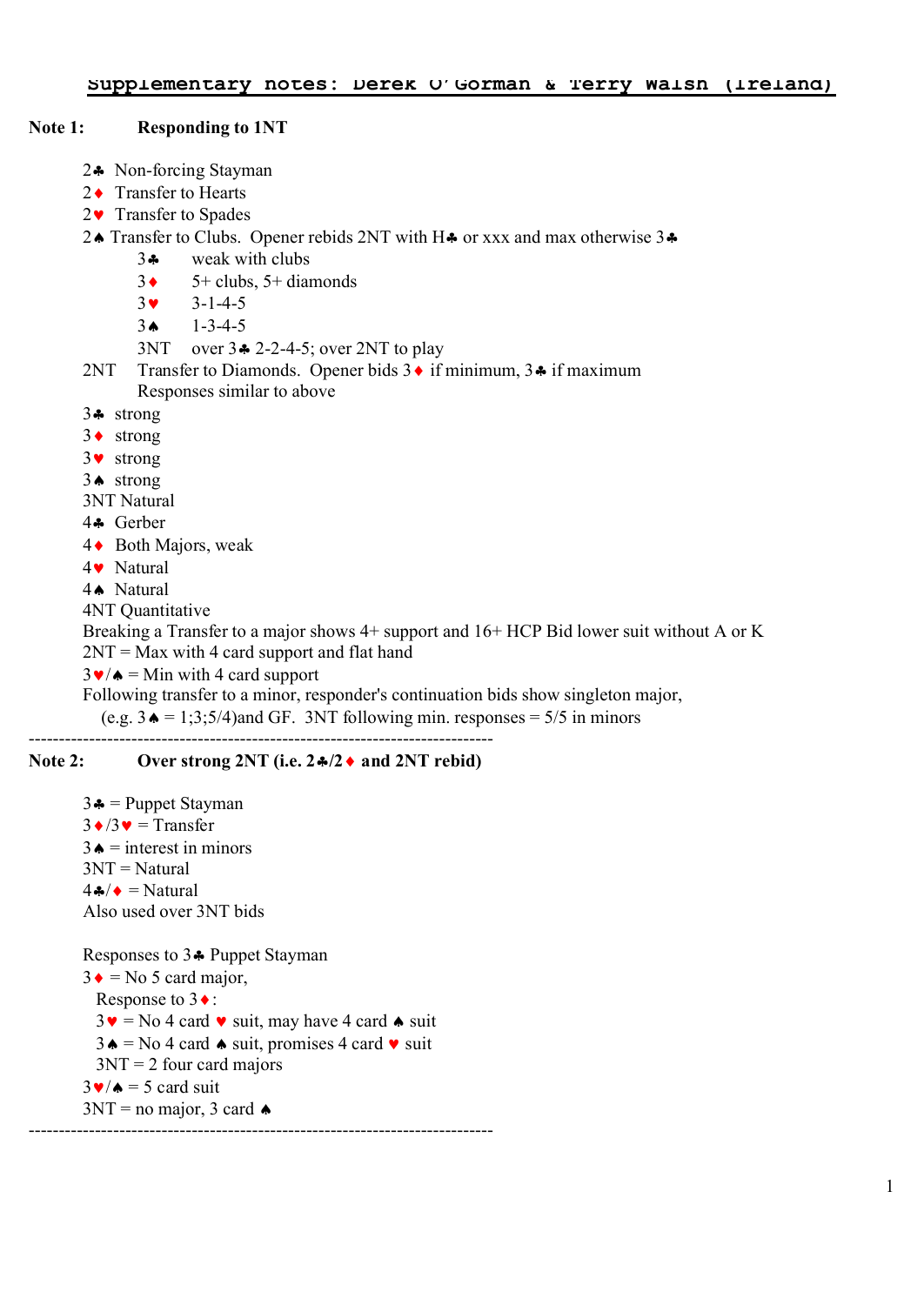$2NT = game$  interest enquiry

Responses to 2NT

 $3\clubsuit$  = 5-7; poor suit

 $3 \div 5-7$ ; good suit

 $3\blacktriangledown = 8-10$ ; poor suit

 $3 \triangle = 8-10$ ; good suit

 $2\mathbf{v}$ -3 $\mathbf{v}/4\mathbf{v}$  or  $2\mathbf{A}-3\mathbf{A}/4\mathbf{A}$  = Pre-emptive, 3 or 4 card support

Over  $2\vee$ ,  $2\wedge$  is natural and forcing for one round All 3 level bids are forcing for one round. - If max show feature, if min, rebid major -----------------------------------------------------------------------------

**Note 4: Ghestem** over opponents' 1 level suit opening

 $3\clubsuit$  = 5/5 in the two highest of the three remaining suits; except when  $1\clubsuit$  is opened, then bid  $2\spadesuit$  $2NT = 5/5$  in the two lowest of the three remaining suits

Cue bid  $= 5/5$  in the two extremes of the three remaining suits

Strength - 4-11 points (depends on vul) or very strong 2-suiter 2NT in 4th position is natural 18+

Other 4th position bids are Ghestem but have opening values -----------------------------------------------------------------------------

**Note 5: ANTI** - Defence to opponents' 1NT opening

 $x =$ shows clubs if NT is strong; otherwise penalty

 $2\clubsuit = 5+\diamond$  or 4+/4+ in majors; may be passed out Responses are similar to multi opening

 $2 \cdot \bullet$  = relay; Rebid longest major or pass.

 $2\mathbf{v}$  = prefer  $\mathbf{v}$ s, willing to compete to 3 $\mathbf{\triangleleft}$ 

 $2\bullet$  = prefer  $\bullet$ s, willing to compete to 3 $\bullet$ 

2NT Enquiry

 $3\bullet$  = both majors, min or 5-5 majors and max

 $3 \cdot$  asks

- $3\mathbf{v}$  = min with equal length or longer  $\mathbf{v}$  s
- $3 \triangle =$  with longer  $\triangle$ s

3NT 5-5 in majors and max

 $3 \cdot \text{minimum with } \cdot \text{s}$ 

 $3\vee$  max with longer  $\vee$ s or equal length

 $3 \triangle$  max with longer  $\triangle$ s

 $3NT$  max with  $\bullet s$ 

 $3 \cdot = \text{good} \cdot \text{support}$ , willing to compete to  $3 \cdot 73 \cdot$ 

 $3\blacktriangleright/\blacktriangle$  = good  $\blacktriangleright/\blacktriangle$  support, willing to compete to 4 $\blacklozenge$ 

```
2 \cdot = 5 + \cdot \cdot \cdot or 4 \cdot \cdot and a longer minor; may be passed out
    Responses and rebids
```

```
2\mathbf{v} = relay, Rebid = pass or 2\mathbf{\bullet}. 3\mathbf{\bullet} by partner is for conversion.
2NT =Enquiry
```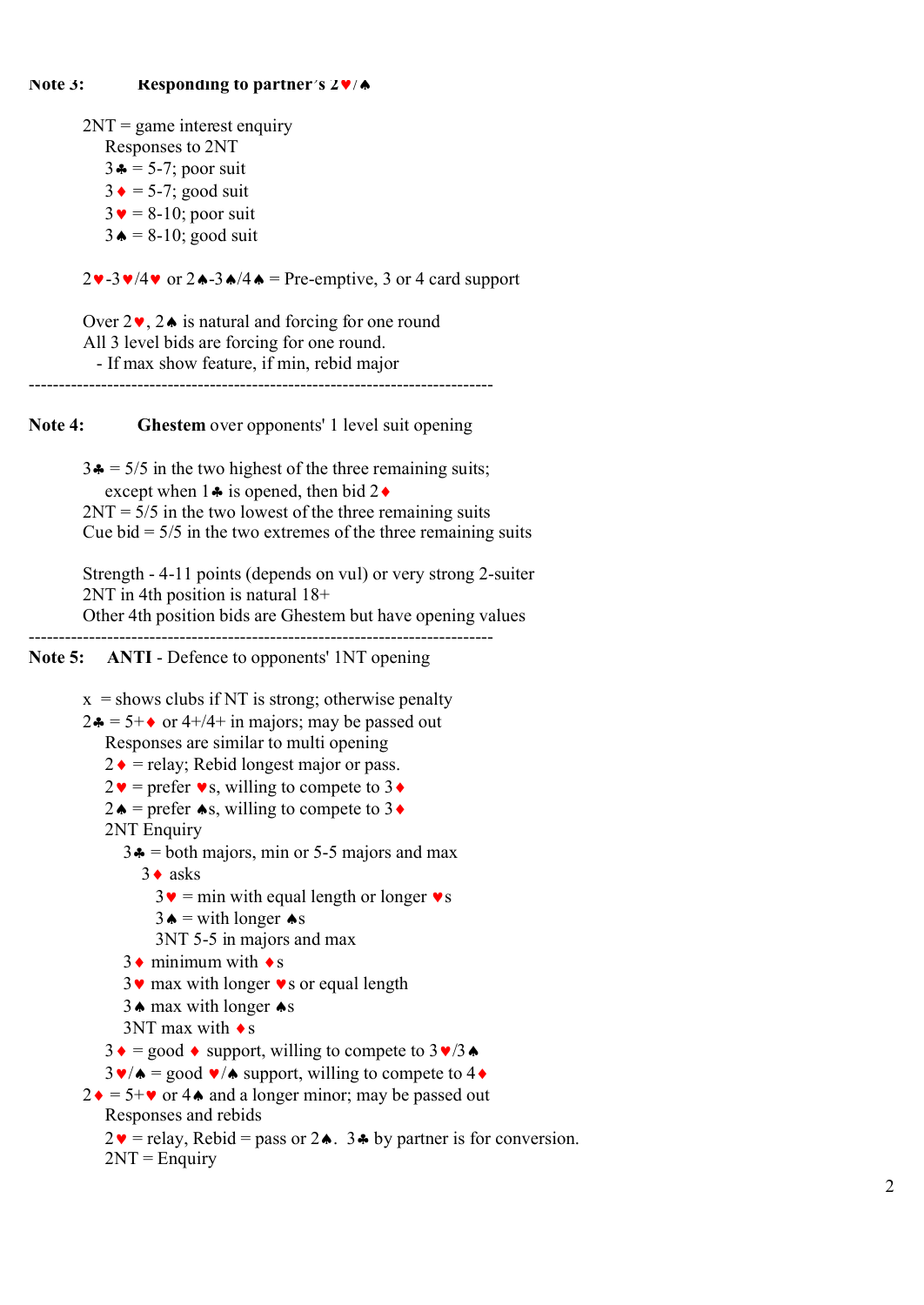$3\clubsuit = 4\spadesuit \& 3\spadesuit\spadesuit$  $3 \bullet = 4 \bullet \& 5^+ \bullet$  $3\bullet$  = Min with Hearts  $3NT = Max with \bullet s$ Following  $3\cdot\sqrt{3} \cdot \text{bid, next bid up enquires further}$  $3 \triangle = \text{Min}$  $3NT = Max$  $2\mathbf{v} = 4\mathbf{v}$  and a longer minor Responses and rebids Pass to play in  $2\blacktriangledown$  $2NT =$ Enquiry  $3\clubsuit$  = Min with  $4\blacktriangledown \& 5\clubsuit$  $3 \cdot =$  Min with  $4 \cdot 8$  5  $\cdot$  $3\mathbf{v} = \text{Max with } 4\mathbf{v} \& 5\clubsuit$  $3 \triangle =$  Max with  $4 \vee 8$  5  $\triangle$  $3\clubsuit$  = for conversion to minor  $2\triangle = 5+A$  $2NT =$  enquiry. Respond  $3\triangle$  if min, otherwise bid feature  $2NT = 5/5$  in Minors If 2-level bid showing Major/minor dbled then

 $2NT =$  enquiry  $3 \cdot 3 \cdot \cdot = \text{to play}$ -----------------------------------------------------------------------------

### **Note 6: Defence to 2 level pre-empts**

Defence to Benjamin / Tartan Two / Weak nat. 2◆ Double  $=$  takeout  $2NT = 16-18$  balanced with relevant stoppers Cue bid = long running suit without stopper (Partner bids 3NT with stopper or 4§ for conversion)

Defence to Multi  $2\bullet$  $2\mathbf{v}$  or  $2\mathbf{A}$  = takeout,  $12 + \text{pts}$ , 4 in bid major, must be short in other major  $2NT = 16-18$  balanced with stoppers in both majors  $3$  any suit = To Play Double = 13-15 Balanced or 18+ balanced

Double in  $4<sup>th</sup>$  seat TO, unless partner bids in  $2<sup>nd</sup>$  seat, then penalty

Lebensohl also used here over dble of natural bid - See note 7

------------------------------------------------------------------------------------

## Note 7: Lebensohl (always applies to 2-level bids)

Used a) after opponents interference over our 1NT opening

b) after partner makes a takeout double of a weak two bid e.g.2H-x or 2h-p-p-x

c) after partner doubles opponents' bid and raise e.g. 1h-p-2h-x

d) after partner doubles opponents' 1 level bid and they raise e.g. 1h-x-2h

e) after they bid at 2 level over our overcall of 1NT e.g.1h-1NT-2d

In 1NT both scenarios (a  $\&$  e above), double = penalty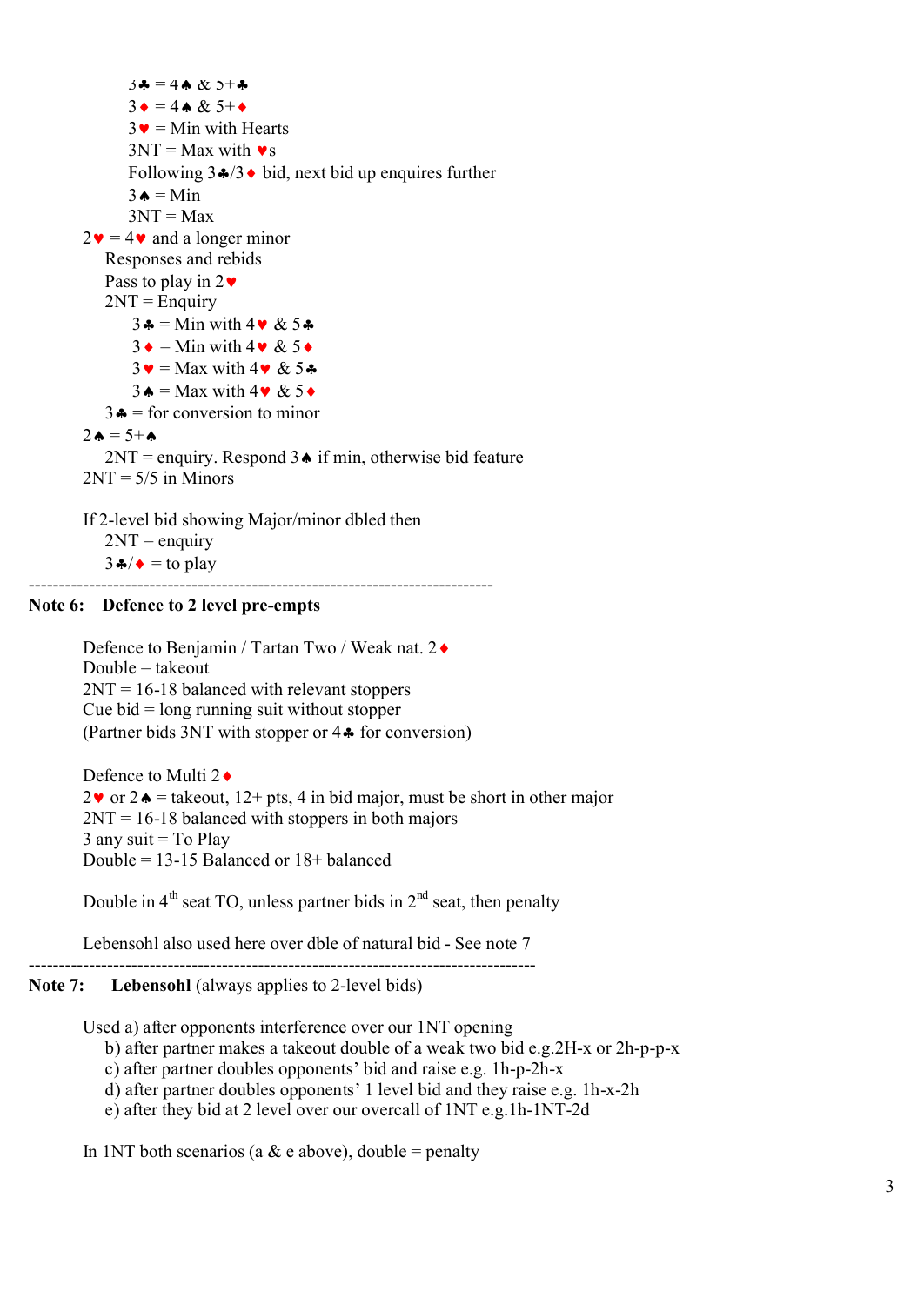In scenario  $a$ ,  $a$ ouble = responsive

General Principle = Slow Arrival denies a Stop If partner bids 2NT, opener must relay  $3\clubsuit$ . Responder will pass with weak  $\clubsuit$ or continue Lebensohl sequence.

In all scenarios: Forcing Bids (depending on previous) Immediate 3 level bids,  $(5+$  and do not show stop) Immediate cue bid, (4 card major with stop) 2NT relay followed by Cue bid (4 card major, no stop)

Invitational Bids 2NT relay followed by  $3\vee$ , if  $2\vee$  was first available (invitation in  $\vee$  5+, no stop) 2NT relay followed by  $3\bullet$ , if  $2\bullet$  was first available (invitation in  $\bullet$  5+, no stop)

Non-forcing bids All 2 level bids  $(5+)$ 2NT followed by 3 level bid (except cue bid)

2NT followed by 3NT shows both minors, no 4 card major and no stop.

---------------------------------------------------------------------------------------------

# **Note 8: Defence to 4 level suit openings**

 $4 \triangle$  Opening: Double = penalty  $4NT = 5/5$  in two suits (partner bids better minor, for conversion)  $4\bullet$  Opening: Double = takeout  $4 \triangle =$  to play  $4NT = 5/5$  in minors (partner bids better minor)  $4\cdot/4 \cdot$  Opening: Double = takeout  $4NT = 5/5$  in two suits (partner bids better of hearts and other minor for conversion) ----------------------------------------------------------------------------------------------

### **Note 9: Responses to 1**© **or 1**ª **opening**

2 over 1 natural and game forcing Weak Jump shifts 1NT=6-bad 11; 2NT=11-12; 3NT=13-15 balanced with 3 card support  $1 \bullet - 3 \bullet = \text{splinter}$  $1 \cdot 3 \cdot 3 \cdot 5$  =splinter  $1M - 4OM = Natural$ 

### **Note 10: Inverted Minors**

1m-2m = game forcing, may have 4 card Major  $1m-3m$  = pre-emptive

Inverted Minors continue after overcalls and doubles